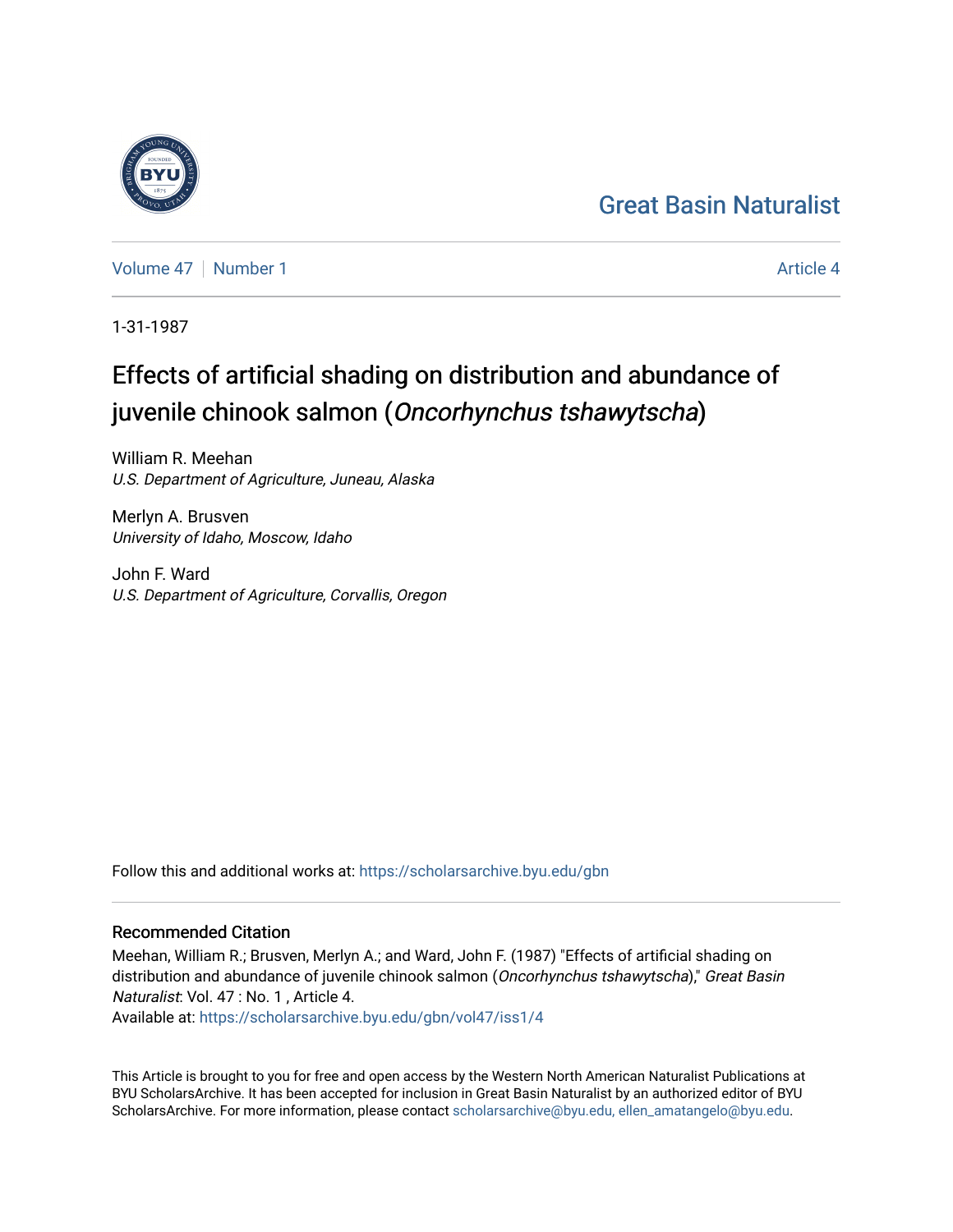### EFFECTS OF ARTIFICIAL SHADING ON DISTRIBUTION AND ABUNDANCE OF JUVENILE CHINOOK SALMON (ONCORHYNCHUS TSHAWYTSCHA)

William R. Meehan<sup>1</sup>, Merlyn A. Brusven<sup>2</sup>, and John F. Ward<sup>3</sup>

ABSTRACT.—The influence of artificial shade on the distribution and abundance of juvenile chinook salmon was studied in a side channel of the South Fork Salmon River, Idaho. Fish biomass and abundance were greater in shade 72-hour test runs and instantaneous incident light conditions at the end of the 72-hour test runs. Because conditions<br>may be atypical at the time of instantaneous light measurement, we prefer cumulative incident light for

Cover is one of the most important habitat components for anadromous sahnonids during the freshwater-rearing phase of their life cycle. Cover can be described either as submerged cover or overhead cover (Reiser and Bjornn 1979). Examples of submerged cover are rocks and boulders, large organic debris, and aquatic vegetation. Overhead cover in cludes riparian vegetation, water turbulence, logs and other debris on or close to the water surface, and overhanging or undercut banks.

Many of these cover types can also be classed as cover with form; for example, rocks, large organic debris, and undercut banks (Brusven et al. 1986). Riparian vegetation can be classified as either cover with form or cover without form. Cover without form provides shade or insulation against temperature ex tremes. Shade may be important in maintaining cool water; it may also provide protection for fish from predators.

Several studies have demonstrated the use of shade by salmonids where the cover is on or below the water surface. In <sup>a</sup> shallow (24-29 cm) tank, small brook trout (Salvelinus fontinalis [Mitchill]) preferred shade as did At-<br>lantic salmon (Salmo salar Linnaeus) parr when they were the only species present; in the presence of trout, salmon parr were generally found in unshaded areas (Gibson and Power 1975). Gibson and Power (1975) found that in <sup>a</sup> deep tank (43-50 cm) neither species preferred shade. Rainbow trout (Salmo gaird-

neri Richardson) fry showed no apparent pref erence for overhead cover in an artificial tank, but yearlings preferred the covered portion of the tank at all light intensities, except when the yearlings were randomly distributed in total darkness (McCrimmon and Kwain 1966). Juvenile Atlantic salmon were negatively phototactic at all but the very lowest light intensities (Pinhorn and Andrews 1963, Gibson and Keenleyside 1966). Gibson and Keenleyside (1966) showed that at all light intensities brook trout in laboratory aquaria generally positioned themselves in the dark areas at edges of shadows created by overhead cover. Butler and Hawthorne (1968) found <sup>a</sup> direct relation between amount of shade provided by over head cover and its use by rainbow trout, brown trout (Salmo trutta Linnaeus), and<br>brook trout. Hoar et al. (1957) found that. when given a choice between light and dark areas, schools of chum salmon (Oncorhynchus keta [Walbaum]) or pink salmon (O. gorbuscha [Walbaum]) fry remained in the light, and sockeye salmon (O. nerka [Walbaum]) fry preferred the dark; coho salmon (O. kisutch [Walbaum]) fry showed no preference between light and dark areas. Sockeye and coho smolts stayed in the dark more than did sock eye and coho underyearlings.

Other studies suggested that cover with form plays <sup>a</sup> much more important role than does shade. DeVore and White (1978) found no significant difference in response between

<sup>&</sup>lt;sup>1</sup>U.S. Department of Agriculture, Forest Service, Pacific Northwest Research Station, Juneau, Alaska 99802.<br><sup>2</sup>University of Idaho, Department of Plant, Soil, and Entomological Sciences, Moscow, Idaho 83843.

<sup>&</sup>lt;sup>3</sup>U.S. Department of Agriculture, Forest Service, Pacific Northwest Research Station, Corvallis, Oregon 97331. Present address: 37255 Crabtree Drive,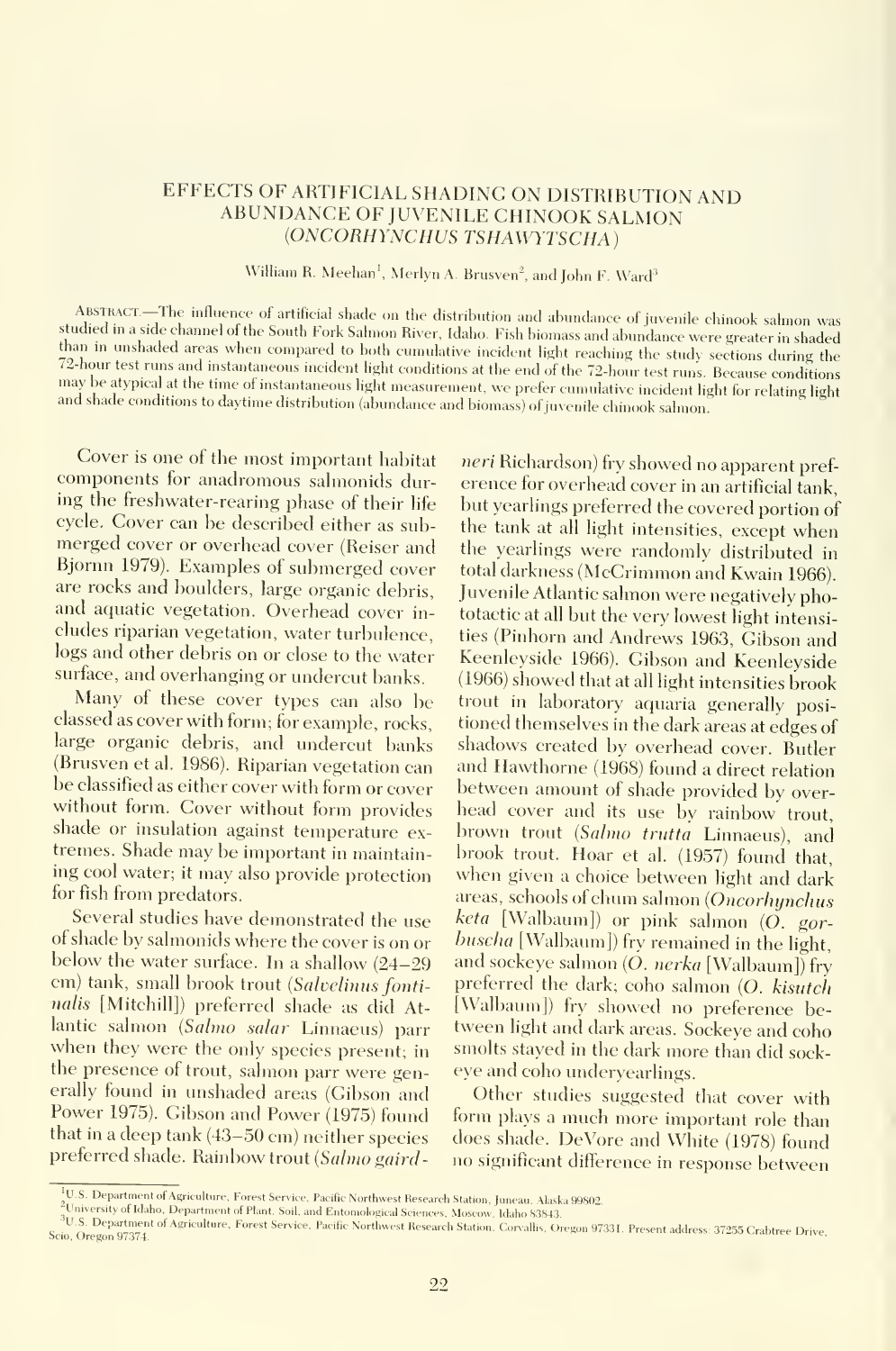brown trout in different intensities of ineident light due to canopy shading; they found, however, a significant difference in response to physical cover with the highest correlation occurring when the cover was closest to the substrate (provided fish could still get under it). Gibson (1978) observed that shade was attractive to both Atlantic salmon parr and brook trout in shallow water; but given the choice of <sup>a</sup> shallow (30-cm) tank with shade or <sup>a</sup> deeper (50-cm) tank with no shade, the majority of both species selected the deeper tank. In this study Gibson noted that a turbulent water surface was more attractive to salmon parr than was shade.

The studies cited above were conducted for the most part in laboratory tanks or aquaria. In natural stream conditions, Gibson (1966) found that brook trout generally remained un der overhanging cover, such as alder bushes, except at times of low illumination in early morning and in the evening. He noted that Atlantic salmon parr usually were observed away from such cover; they fed all day in brightly lit open areas of the stream. No signif icant difference was found between distributions on cloudy and on sunny days for either trout or salmon. When artificial shade was installed along a previously unshaded stream reach, brook trout were attracted to the shaded area (Gibson 1966). In a field study of simulated undercut banks, Brusven et al. (1986) found that 85% of the juvenile chinook salmon (O. tshawytscha [Walbaum]) biomass occurred in covered sections of a stream channel.

Hawkins et al. (1983) reported a positive correlation between abundance of salmonids and abundance of invertebrates in several streams in Oregon and northern California. In general they found an inverse relation between shade and density of invertebrates (hence salmonids). Use of specific types of shade cover by salmonids within study reaches was not studied, however.

In <sup>a</sup> study of temperature selection by young brook trout, Sullivan and Fisher (1954) found that at low light intensities trout re sponded to temperature without regard to shade, but at high light intensities the trout were not observed in the illuminated part of the laboratory trough—that is, shade was sought in preference to temperature.

The purpose of our study was to evaluate



Fig. 1. Study sections of artificial stream channel. South Fork Salmon River, Idaho.

the role of artificial shade on the distribution, abundance, and biomass of juvenile chinook salmon in a flow-regulated channel.

#### Study Area

The study was conducted in 1977 and 1978 in an abandoned spawning and rearing channel in the South Fork Salmon River drainage in west central Idaho, about <sup>50</sup> km east of Cascade. The channel was constructed over 20 years ago by cutting across an oxbow in the South Fork Salmon River. Since then, the banks have been stabilized by indigenous vegetation. The channel is <sup>160</sup> m long and drops 0.58 m over its length. It has an upper channel (110 m long) and <sup>a</sup> lower pool (50 m long) (Fig. 1). The substrate is primarily sand  $(< 1.5$  mm) and pebbles (1.0-3.0 cm). A steel headgate controls flow into the channel. The lower <sup>48</sup> m of the channel (exclusive of the pool) was used to investigate fish distribution in relation to simulated shade-producing riparian vegetation.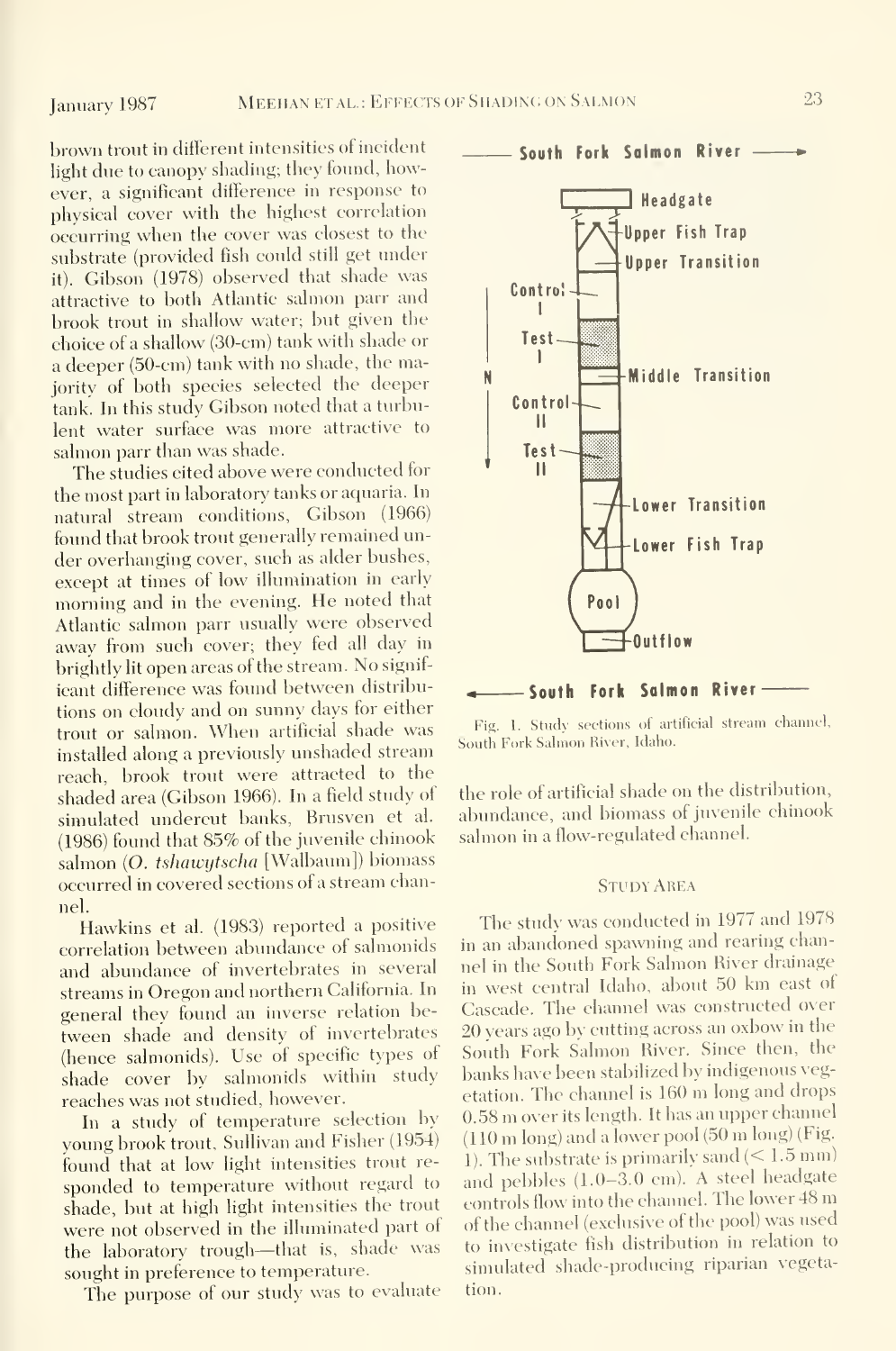

Fig. 2. Shade canopy in treatment section.

The banks of the channel were trimmed to remove rooted aquatic plants, to minimize shading from riparian grasses, and to create <sup>a</sup> homogeneous habitat throughout the channel. Lodgepole pine (Pimis contorta Dougl. ex Loud.), Douglas-fir {Pseudotsuga menziesii [Mirb.] Franco), and willows (Salix spp.) are sparsely represented on the oxbow. During midday, shading from these plants is minimal; during early morning and late afternoon, however, some shading is apparent on the channel.

Summer-run chinook salmon spawn near the channel, and juveniles use the channel as a rearing area during most years. Steelhead trout {Salmo gairdneri Richardson), bull trout (Salvelinus confluentus Suckley), mountain whitefish (Prosopium williamsoni Girard), and sculpins {Cottus spp.) are also found in the main river and occasionally in the channel.

Fish traps were installed at the upper and lower ends of the study reach to determine fish outmigration. Two test units were created within the study reach; each test unit had <sup>a</sup> treatment section and <sup>a</sup> control section. Each section was about 7.6 m long and 2.4 m wide; we reach a server

water depth averaged 35-40 cm. Test units and sections within each test unit were also separated by imbedded sills fitted with re cessed fish netting. The paired test units were further separated by <sup>a</sup> 2.8-m transition area to remove the shading effects of <sup>a</sup> canopy in stalled over the upstream treatment section.

#### Materials and Methods

SOLAR RADIATION.—To test shade as a factor influencing distribution and abundance of fish, two A-frames were constructed of 19-mm I.D. pipe. They were 7.6 m long, 3.1 m wide at the bottom, and 2.5 m high at the center. In 1977 dark green saran screen<sup>4,5</sup> (20 meshes per 2.5 cm) was placed over the frames in the two treatment sections to form shading canopies (Fig. 2). The control sections were without artificial shade. Light transmittance through a single layer of the screen was 47% when the

<sup>&</sup>lt;sup>4</sup>Chicopee Manufacturing Company, Lumite saran screen, fabric no. 50038-00.

 $\tilde{\gamma}$ The use of trade, firm, or corporation names in this publication is for the information and convenience of the reader. Such use does not constitute an official endorsement or approval by the U.S. Department of Agriculture or the Forest Service of any product or service to the exclusion of others that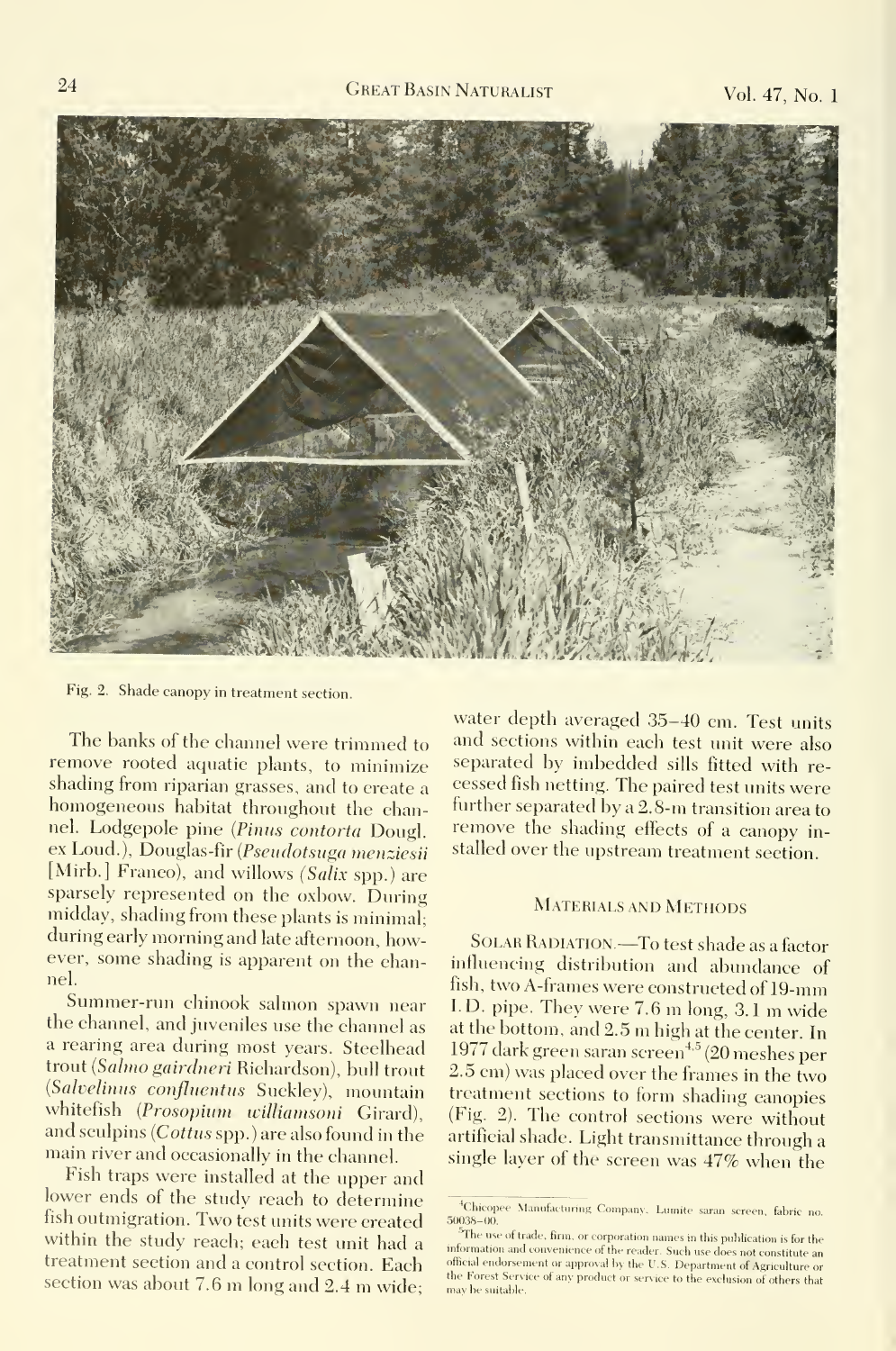| Test date        | <b>Run</b>        | Test sections <sup>1</sup> |       |       |       |  |
|------------------|-------------------|----------------------------|-------|-------|-------|--|
|                  |                   | łТ                         | 2T    | IC    | 2C    |  |
|                  |                   |                            |       |       |       |  |
| <b>June 1977</b> |                   | 12.47                      | 12.41 | 12.48 | 12.51 |  |
|                  | $\overline{2}$    | 14.71                      | 14.64 | 14.84 | 14.79 |  |
| August 1977      |                   | 13.32                      | 13.26 | 13.38 | 13.30 |  |
|                  | $\overline{2}$    | 13.56                      | 13.60 | 13.57 | 13.58 |  |
|                  | 3 (shade removed) | 12.41                      | 12.44 | 12.43 | 12.43 |  |
| July 1978        |                   | 10.56                      | 10.70 | 10.62 | 10.61 |  |
|                  | $\overline{2}$    | 12.28                      | 12.34 | 12.41 | 12.39 |  |
| August 1978      |                   | 10.00                      | 9.92  | 10.08 | 10.11 |  |
|                  | $\overline{2}$    | 9.17                       | 9.19  | 9.21  | 9.18  |  |
|                  | 3 (shade removed) | 10.21                      | 10.22 | 10.34 | 10.22 |  |

Table 1. Water temperature (C) measured at end of each test run in <sup>1977</sup> and 1978, SFSR channel.

<sup>1</sup>Sections 1T and 2T are shaded except when otherwise indicated, sections 1C and 2C are unshaded.



Fig. 3. Fish biomass in shaded (T) and unshaded (C) test sections of study channel, 1977 and 1978.

sun was perpendicular to the material, as determined by a hand-held solarimeter.<sup>6</sup> Sun-



Fig. 4. Fish abundance in shaded (T) and unshaded (C) test sections of study channel. 1977 and 1978.

light transmittance under semishade among conifers and hardwoods near the channel was 15-55%. Thus, the artificial canopy was similar to the sparse natural canopy of the area. In 1978 darker shade was tested by doubling the screen and rotating the second layer 45 de-

<sup>&</sup>lt;sup>6</sup>Matrix Inc., Mark VI Sol-a-meter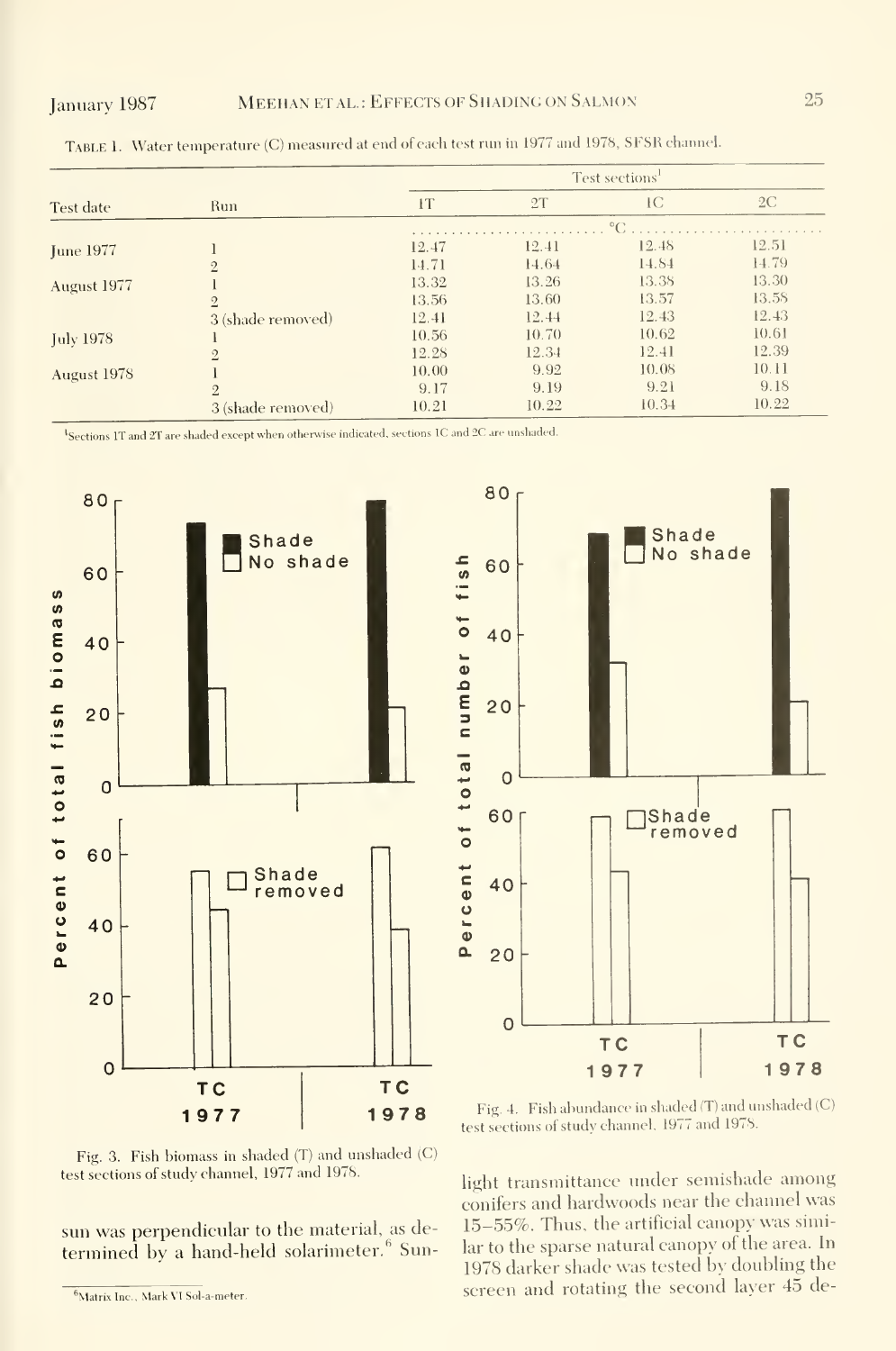| Test date         | Run               | Test sections <sup>1</sup>                                   |       |                            |        |  |  |
|-------------------|-------------------|--------------------------------------------------------------|-------|----------------------------|--------|--|--|
|                   |                   | <b>IT</b>                                                    | 2T    | 1 <sup>C</sup>             | 2C     |  |  |
|                   |                   | $\cdots \cdots \cdots \cdots \cdots$ g cal/cm <sup>2</sup> . |       |                            |        |  |  |
| <b>June 1977</b>  |                   | 221                                                          | 187   | 509                        | 509    |  |  |
|                   | $\overline{2}$    | 635                                                          | 574   | 1532                       | 1446   |  |  |
| August 1977       |                   | 448                                                          | 433   | 1006                       | 1159   |  |  |
|                   | $\overline{2}$    | 484                                                          | 517   | 936                        | 1213   |  |  |
| Mean <sup>2</sup> | 3 (shade removed) | 714                                                          | 788   | 832                        | 832    |  |  |
|                   |                   | 447.0                                                        | 427.8 | 995.8                      | 1081.8 |  |  |
|                   |                   | $(\overline{X}T = 437.4)$                                    |       | $(\overline{X}C = 1038.8)$ |        |  |  |
| <b>July 1978</b>  |                   | 225                                                          | 196   | 1152                       | 1114   |  |  |
|                   | $\overline{2}$    | 343                                                          | 296   | 1710                       | 1694   |  |  |
| August 1978       |                   | 182                                                          | 171   | 960                        | 1084   |  |  |
|                   | $\overline{2}$    | 188                                                          | 205   | 1120                       | 1209   |  |  |
| Mean <sup>2</sup> | 3 (shade removed) | 1028                                                         | 1007  | 1115                       | 1210   |  |  |
|                   |                   | 234.5                                                        | 217.0 | 1235.5                     | 1275.3 |  |  |
|                   |                   | $(\overline{X}\overline{T} = 225.8)$                         |       | $(\overline{X}C = 1255.4)$ |        |  |  |

TABLE 2. Cumulative incident light (g cal/cm<sup>2</sup>) measured during test runs in 1977 and 1978, SFSR channel.

<sup>4</sup>Sections 1T and 2T are shaded except when otherwise indicated; sections 1C and 2C are unshaded. Mean for runs with shade in place.

TABLE 3. Incident light (g cal/cm<sup>2</sup> per min) recorded at time of fish capture in 1977 and 1978, SFSR channel.

| Test date         | Run               | Test sections <sup>1</sup>             |                          |                                  |                          |  |
|-------------------|-------------------|----------------------------------------|--------------------------|----------------------------------|--------------------------|--|
|                   |                   | 1T                                     | 2T                       | 1 <sup>C</sup>                   | 2C                       |  |
|                   |                   | $\ldots$ g cal/cm <sup>2</sup> per min |                          |                                  |                          |  |
| <b>June 1977</b>  |                   | 0.5                                    | 0.5                      | 1.0                              | 1.0                      |  |
|                   | $\overline{2}$    | 0.5                                    | 0.5                      | 1.0                              | 1.0                      |  |
| August 1977       |                   | 0.4                                    | 0.5                      | 0.9                              | 1.0                      |  |
|                   | $\overline{2}$    | 0.1                                    | 0.1                      | 0.2                              | 0.2                      |  |
|                   | 3 (shade removed) | 0.7                                    | 0.6                      | 0.8                              | 0.8                      |  |
| Mean <sup>2</sup> |                   | 0.38                                   | 0.40                     | 0.78                             | 0.80                     |  |
|                   |                   |                                        | $(\overline{X}T = 0.39)$ |                                  | $(\overline{X}C = 0.79)$ |  |
| <b>July 1978</b>  |                   | 0.2                                    | 0.3                      | 1.1                              | 1.1                      |  |
|                   | $\overline{2}$    | 0.2                                    | 0.3                      | 1.1                              | 1.1                      |  |
| August 1978       |                   | 0.2                                    | 0.2                      | 1.0                              | 1.0                      |  |
|                   | $\overline{2}$    | 0.2                                    | 0.2                      | 0.5                              | 0.8                      |  |
|                   | 3 (shade removed) | 0.7                                    | 0.7                      | 0.8                              |                          |  |
| Mean <sup>2</sup> |                   | 0.20                                   | 0.25                     | 0.93                             | 0.8                      |  |
|                   |                   | $\overline{X}T = 0.23$                 |                          | 1.00<br>$(\overline{X}C = 0.96)$ |                          |  |

Sections 1T and 2T are shaded except when otherwise indicated, sections 1C and 2C are unshaded. <sup>2</sup>Mean for measurements with shade in place.

grees over the mesh alignment of the earlier screen, producing 75% shade-more typical of a dense, natural canopy.

Four recording pyranographs<sup>7</sup> measured solar radiation along the four treatment and control sections of the channel during the tests. These were mounted at about the center of each section on 1-m-high stands above the substrate. Incident light intensity in gram calories per square centimeter per minute was read off a pyranograph chart when a test run was completed. The cumulative incident light during a 72-hour test run, in gram calories per square centimeter, was determined

by reading the incident light off the pyranograph chart at 2-hour intervals, multiplying each of these readings by 120 (minutes per interval), and summing the 36 observations.

STREAM FLOW.—Water flow through the artificial channel was maintained at approximately  $0.11 \text{ m}^3\text{/s}$  (3.9 cfs) during the tests by an adjustable head gate at the upper end of the channel.

WATER TEMPERATURE.-Water temperatures were measured and recorded in each test section simultaneously by Peabody Ryan Model G-45 recording thermographs.

FISH POPULATIONS-Juvenile chinook salmon were captured with a 12-volt directcurrent backpack electroshocker and a seine

<sup>&</sup>lt;sup>7</sup>Weather Measure Corporation mechanical pyranograph, model R401-S.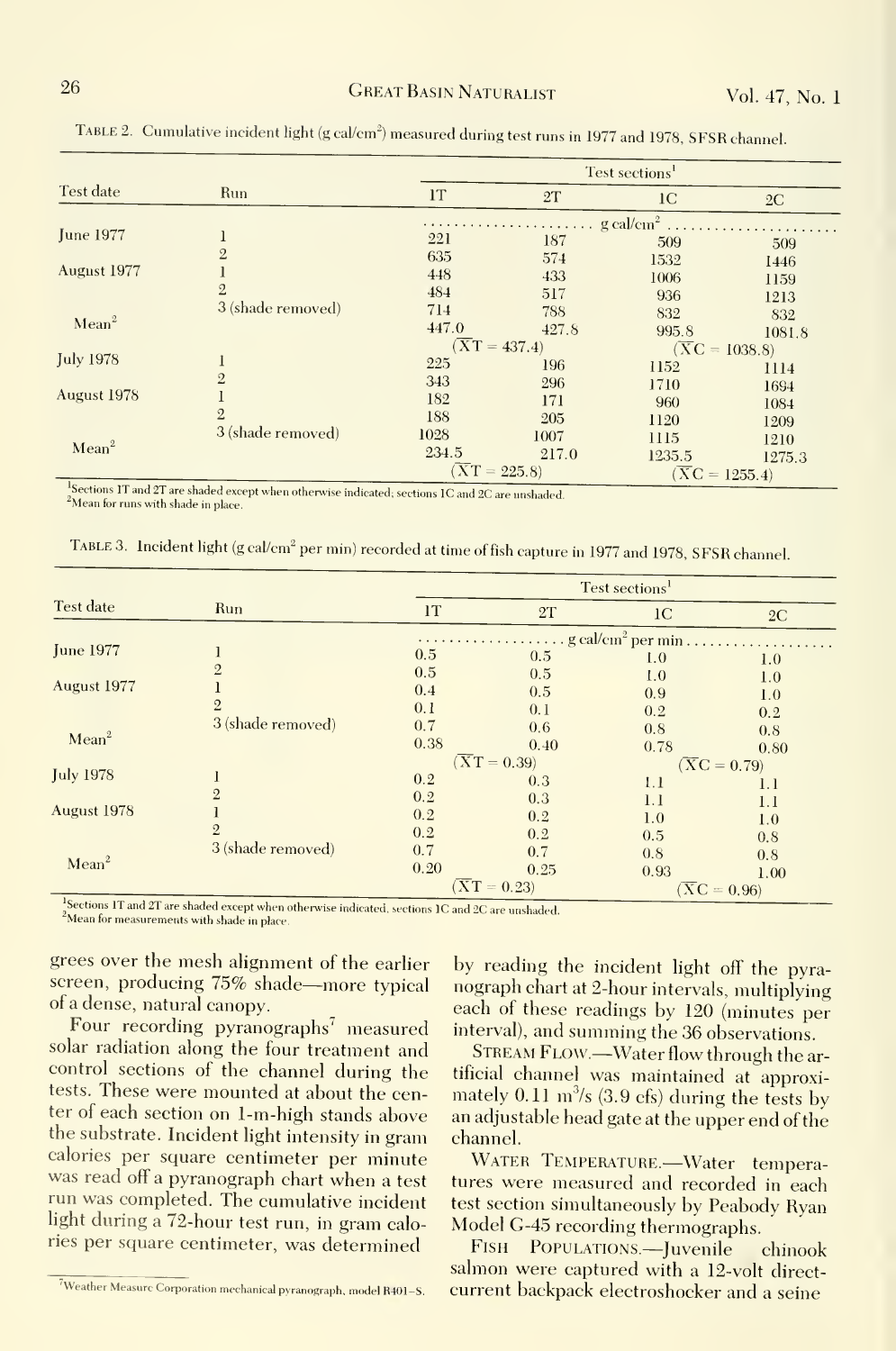

Fig. 5. Ratio of fish biomass to cumulative incident light in shaded (T) and unshaded (C) test sections of study channel, 1977 and 1978.

from the main South Fork Sahnon River in the immediate vicinity of the artificial channel. All captured fish were mixed together. Before each test run, all fish were removed from the study reach by electrofishing. Test fish were then added to the study reach until the carry ing capacity was established; the carrying ca pacity was determined by allowing surplus numbers of fish to migrate from the channel. The duration of <sup>a</sup> test was 72 hours that com menced and ended between 1030 and 1200. This length of time allowed the fish to accli mate and select preferred habitat. After 72 hours elapsed, <sup>a</sup> series of block nets were pulled simultaneously to isolate each of the four test sections.

After the block nets were in place, fish were removed from each test section, measured (fork length in mm), and weighed to the



Fig. 6. Ratio of fish abundance to cumulative incident light in shaded (T) and unshaded (C) test sections of study channel, 1977 and 1978.

nearest 0.1 g. After processing, all test fish were released into the main South Fork Salmon River below the artificial channel.

SCHEDULE OF TESTS AND DATA ANALYSIS.-During 1977 and 1978, tests were conducted in late June to early July and again in mid to late August. Two tests were run during each of the two test periods each year. The first test used shade canopies over the treatment sec-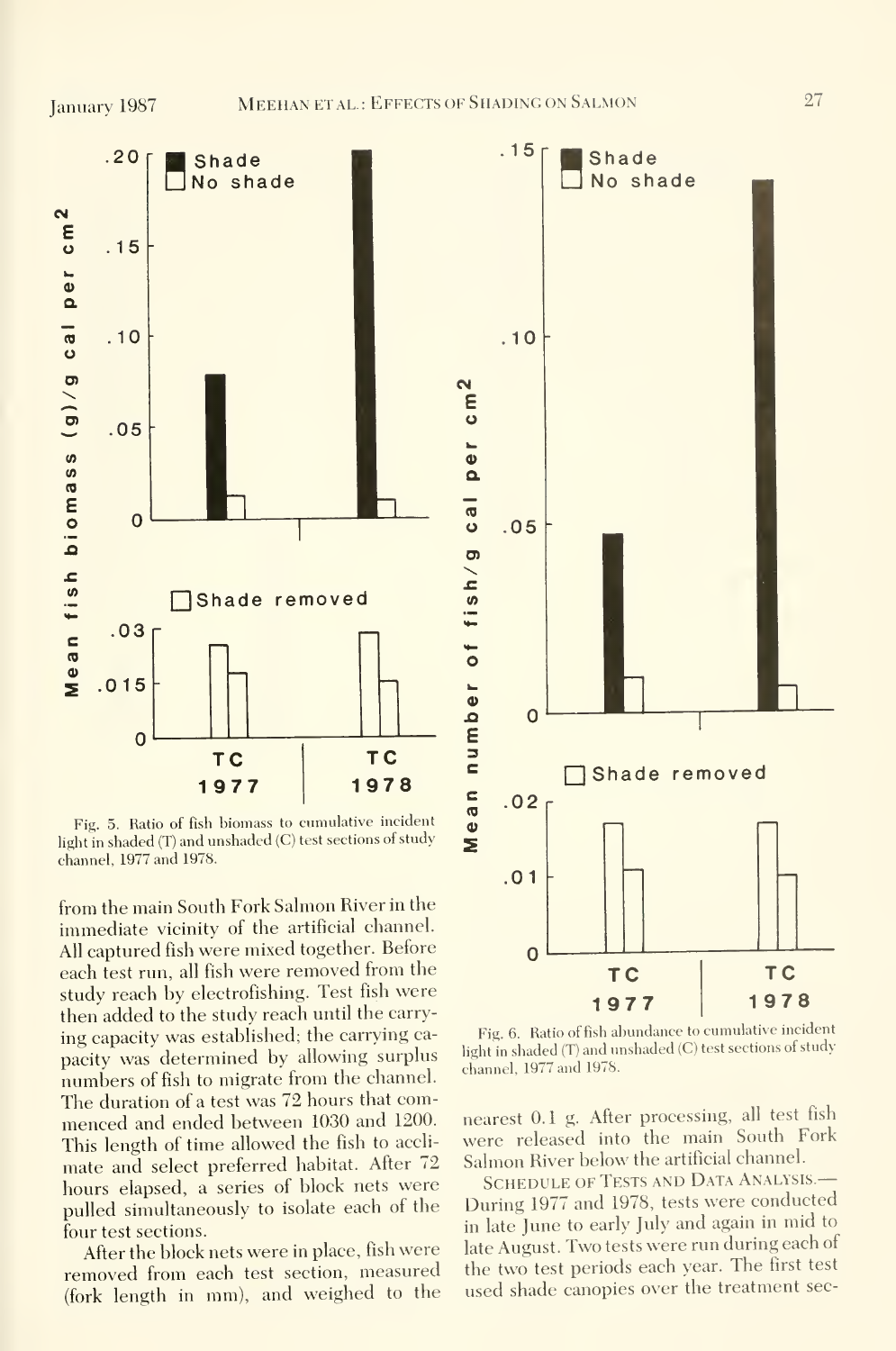

Fig. 7. Ratio of fish biomass to incident light in shaded (T) and unshaded (C) test sections of study channel, 1977 and 1978.

tions. In the second test, shade canopies were removed from the treatment sections to estab lish fish distribution in the channel without regard to shade.

## Results and Discussion

Because water temperature was essentially<br>the same in each test section (Table 1), choice



Fig. 8. Ratio offish abundance to incident light in shaded (T) and unshaded (C) test sections of study channel, 1977 and 1978.

the same in each test section (Table 1), choice Fish biomass and abundance were greater in of section by fish can be attributed to shade. shaded than in unshaded areas when the re-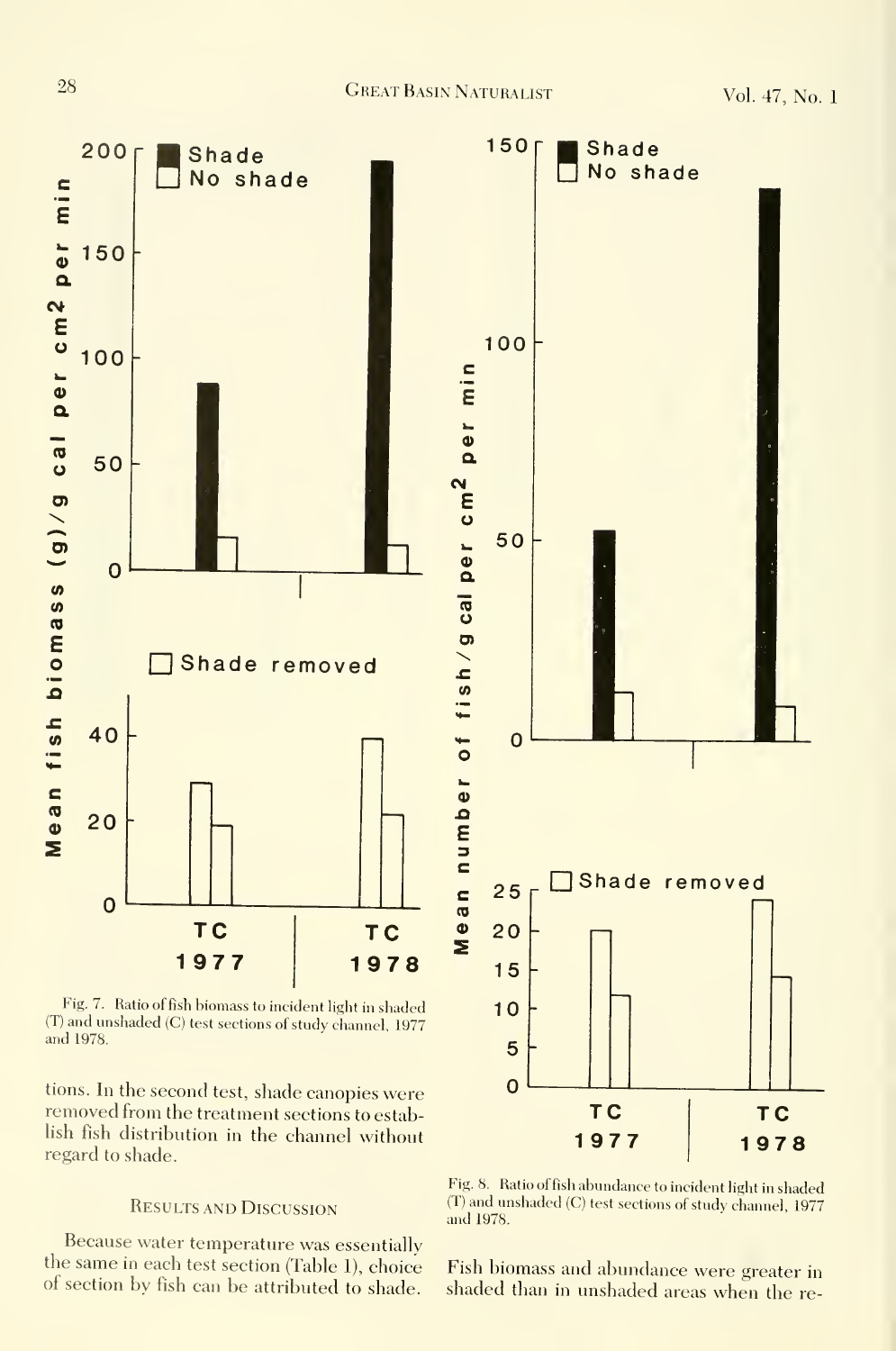

Fig. 9. Relation between cumulative incident light and fish biomass for all test runs, <sup>1977</sup> and <sup>1978</sup> combined.

suits of the June-August tests were pooled for 1977 and 1978 (Figs. 3, 4). Differences between years in fish response to shade were evident, particularly when tests of the shade-no shade choice were compared to tests of shade removal. These differences between years are less apparent when fish biomass and abundance are compared to cu mulative incident light during the test runs (Table 2, Figs. 5, 6) and to incident light when the fish were captured (Table 3, Figs. 7, 8).

The only physical variable altered between the two years was the light transmittance of the saran screening. During the 1978 test, 75% shade was achieved, and 47% shade was maintained during the 1977 tests. The cumulative incident light and incident light values during the tests were about two times greater in the unshaded sections than in the shaded sections in 1977 and about four times greater in the unshaded sections than in the shaded sections in 1978 (Tables 2, 3). This corre-

sponds to the difference in light transmittance through the screening between the two years. Although Hoar et al. (1957) determined that juvenile salmon were less photonegative than older fish, the relative age structure of the juvenile salmon used in our study was comparable between the two years and cannot be construed as an explanation of differences between years. The intensity of light, as measured by the pyranographs, was about 20% higher in 1978 than in 1977 (Tables 2, 3). If fish were negatively phototactie, we can hypothesize that the differences in abundance and possibly biomass between shaded and un shaded sections should have been even greater in 1978 than in 1977. This hypothesis was not clearly substantiated when the results for the percentage of fish biomass and abundance were evaluated without regard to inci dent and cumulative incident light (Figs. 3, 4). We can, however, infer that the hypothesis was substantiated when fish biomass and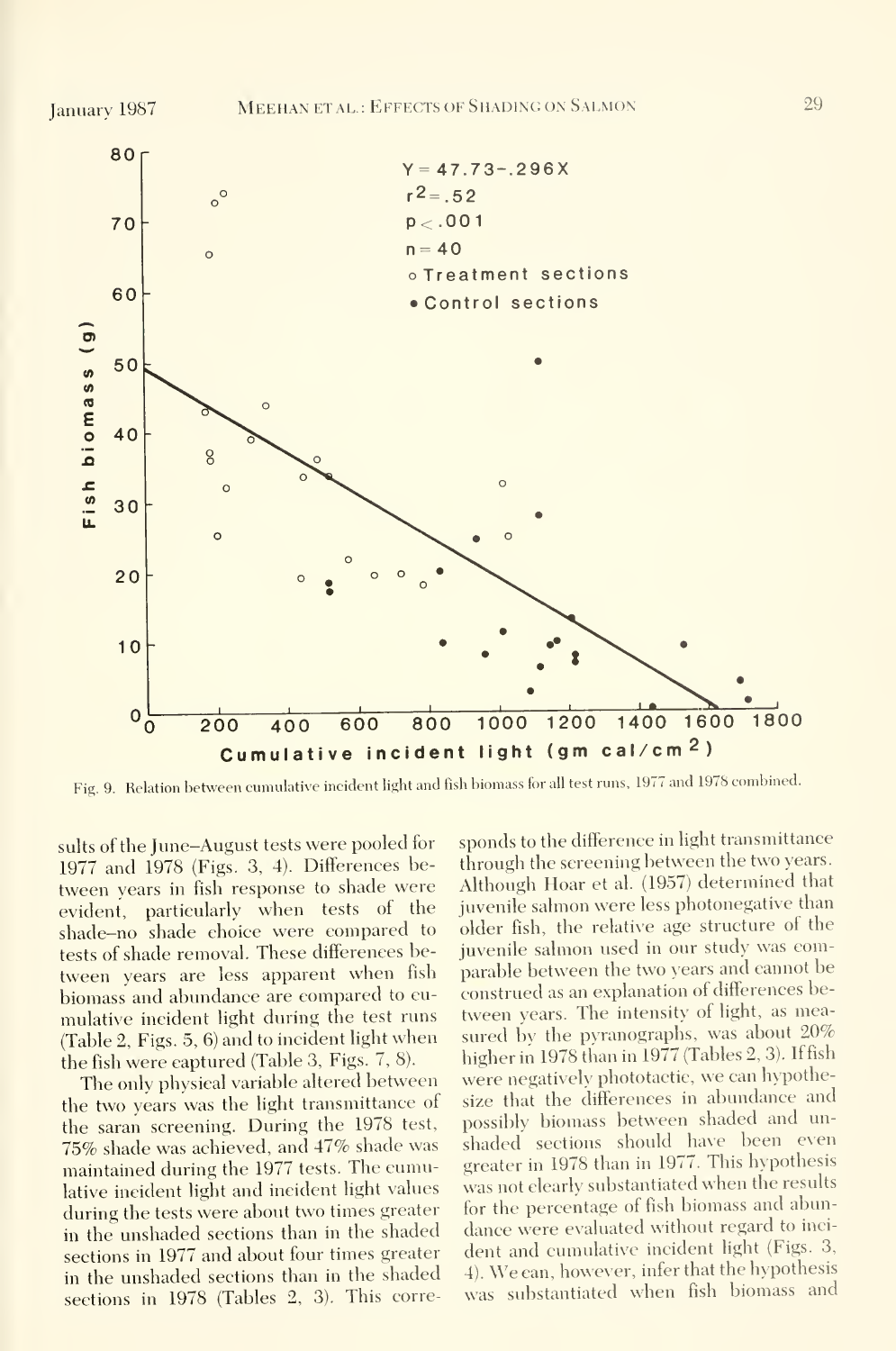

Fig. 10. Relation between cumulative incident light and fish abundance for all test runs, <sup>1977</sup> and <sup>1978</sup> combined.

abundance in relation to cumulative incident light (Figs. 5, 6) and to instantaneous incident light (Figs. 7, 8) were compared between the two years. The hypothesis was further substantiated when data from all tests for both years were combined; highly significant correlations were found between cumulative in cident hght and fish biomass and abundance (Figs. 9, 10). Chapman and Knudsen (1980) and Hawkins et al. (1983) report that reduced cover supports higher standing crops of salmonids in western streams. Although this is generally true, the studies cited earlier (for example, Gibson and Keenleyside 1966, Butler and Hawthorne 1968) have fairly well

demonstrated that most salmonids seek shade cover, particularly at high light intensities. Standing crops may therefore be greater in unshaded stream reaches, but within those reaches, the fish probably seek out shaded habitats. We frequently observed fish maintaining position in the shade provided by the screen covers, but darting momentarily into the unshaded area to secure food and then returning to the shade.

Our results strongly suggest that shade is an important feature of stream habitat and influ ences the daytime distribution, abundance, and biomass of juvenile salmonids. Under the conditions of cover without form that we sim-